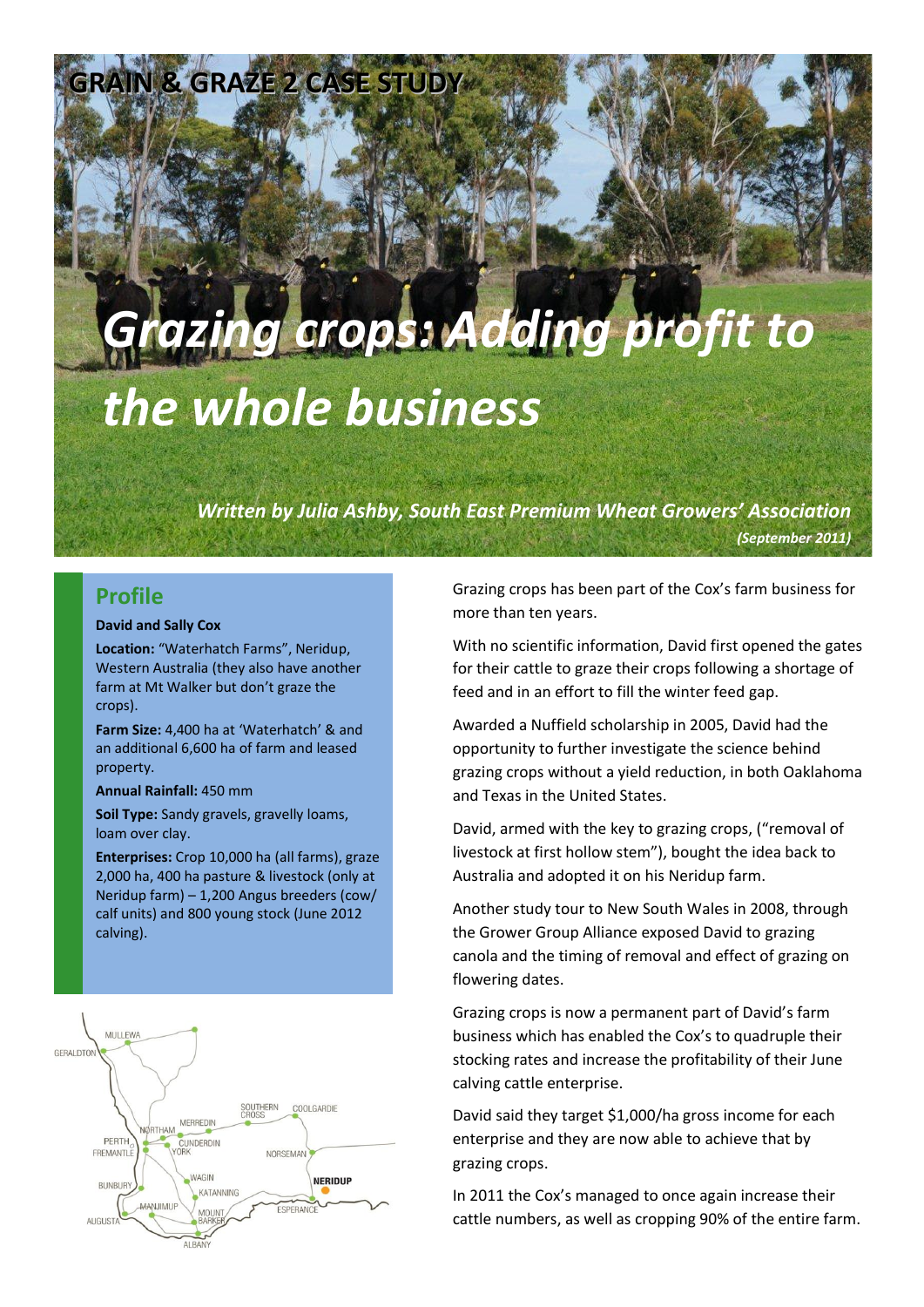"We are now able to sell the hay that we produce, rather than feed it out, and crop more of the farm while running a relatively risk free livestock operation in what would normally be a tight autumn-winter period," David said.

### **Grazing Crops**

The Cox's grow grain varieties that are best suited for grain production in their environment and adapt their management to suit their grazing requirements.

They grow Mace and Bonnie Rock wheat, Tornado and ATR 409 (Triazine Tolerant) canola, Urambie (dual purpose and long season variety) and Baudin barley. However following disease pressure in 2011 it was replaced with Hindmarsh in 2012.



*ABOVE: Dave selling his concept of grazing crops at a Grain and Graze field day.*

Most paddocks of wheat and barley are grazed by livestock along with the occasional paddock of canola, as David has found that the cereal crops provide more than enough feed for the cattle.

David said they work on a rotation of canola, barley, canola, wheat and ensure that it is for the benefit of the cropping enterprise not grazing. However, he said it was important to have clean and grass free paddocks as they have found that wheat with any amount of ryegrass should not be grazed, as it struggles to compete post grazing."

Planning for crops to be grazed revolves around the number of cattle that need to be catered for and the Cox's know that once they put a cereal crop in the ground, they will have an abundance of feed in 4 weeks' time. Canola crops are ready to graze a little later, at around 6-8 weeks after seeding.

David said if he has 500 cow/calf units then he will find the cleanest and wettest paddock that he can plant 500 ha of crop in at the end of April, early May.

"With the early sown crops we usually get about 6-8 weeks of grazing at 12-15 DSE and we have found that it will produce up to 2 tonnes/ha dry matter (DM). The later sown, the less grazing as with June crops we get about 4 weeks and late June it is reduced to 2 weeks of grazing and produces about 600 kg/ha DM."

Livestock are introduced to crops as soon as the plant is anchored well enough and when the feed on offer (FOO) suits the stock group, at the stocking rate of one cow-calf/ha (12DSE). Cattle are moved around continuously to graze crops until mid-August, when pastures have recovered to support the stocking rates.

"We graze big mobs of cattle hard over the whole paddock to ensure the crop remain evens as we have found if we used small mobs it created unevenness and delayed flowering."

In 2011 cattle grazed an early sown barley paddock from the  $1<sup>st</sup>$  of June, where they calved, for six weeks prior to being moved to another crop paddock to graze for another six weeks. David said the length of grazing was dependent on the time of sowing of the crop.

Generally, David aims to remove cattle from the later sown barley crops by the middle of August or by early July for canola, to allow the crops to recover and commence flowering in August. David said this brings the crops back in line with other crops that haven't been grazed.

"We have found that there is little impact on yield if we have removed the cattle from wheat and barley crops prior to first hollow stem."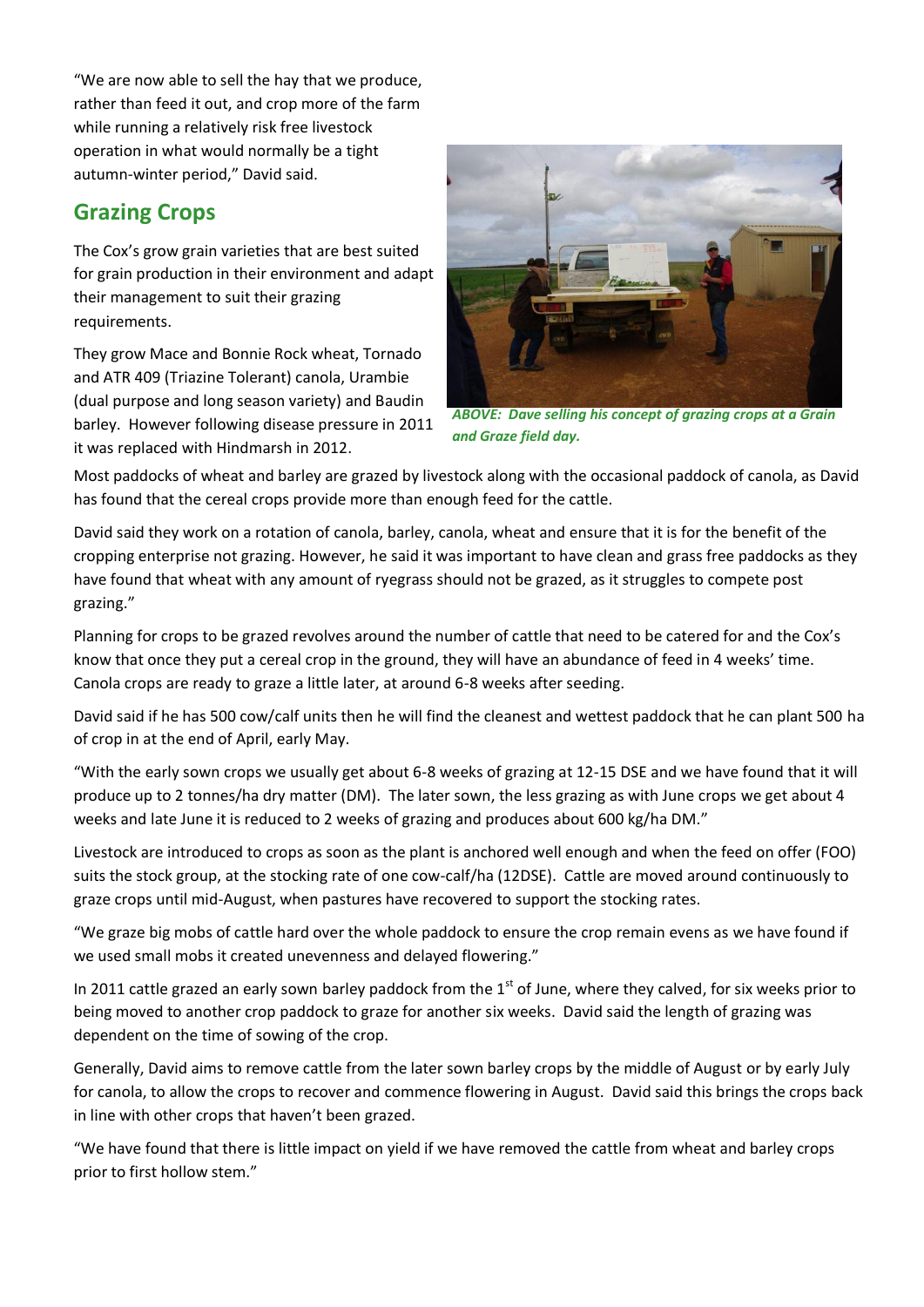Generally, David aims to remove cattle from the later sown barley crops by the middle of August or by early July for canola, to allow the crops to recover and commence flowering in August. David said this brings the crops back in line with other crops that haven't been grazed.

"We have found that there is little impact on yield if we have removed the cattle from wheat and barley crops prior to first hollow stem."

"Perhaps one paddock in every four there may be a slight yield penalty of 200 kg/ha but we feel that is a small price to pay when we have quadrupled our stocking rate and we are running a profitable livestock operation."



*ABOVE: Cows happily grazing cereal crops.*

David said the crops recover well after grazing and they continue to put out new leaves.

"Once the cattle are removed we apply granular Nitrogen (N) as calculated by the N rich strips plus an extra 10 units for all grazed crops. This allows for the removal of nutrients from grazing and ensures that we maintain grain protein for the cereal crops come harvest time."

"For wheat and barley crops, we wait for 2-3 new leaves to sprout before we go in with a fungicide and broadleaf spray. For canola we apply a grass selective and atrazine top-up within seven days of stock removal."

However, bearing in mind stock withholding periods, David said they were limited in chemicals that can be used prior to grazing.

"Sometimes when we have a heavily infested radish and/or capeweed paddock, we use a spray/graze strategy where we use a registered Amine spray to sweeten the plants up."

"After seven days we let the cattle into the paddock to graze the crop and they help with the weed infestation as they really favour the plants."

"Otherwise we hold back most of our herbicides and fungicides until after grazing," David said.

The Cox's find by August the pasture paddocks are well and truly spelled and they are able to carry the cattle at a stocking rate of two cow/calf units/ha, until weaning or when stubbles become available.

#### **Livestock**

"Without grazing crops we would have a stocking rate on some of our properties as low as 0.5 cow/calf unit/ha (6 DSE) and be vulnerable to adverse seasonal conditions."

David said with the massive amount of feed available through grazing crops they were able to safeguard the stocking rate they aimed at which was 2 cow/calf units/ha (30 DSE).

He said the district average was about 0.5 cow/calf unit/ha which returned up to \$300/ha gross income but with their higher stocking rate, they were now looking at \$1,200/ha.

"We don't have to feed hay or pellets to fill the winter feed gap, we use the crop to inject dry matter into the cattle which brings us way out in front."

"We don't have the expense of feed, we still get good yields from the crops and we are able to achieve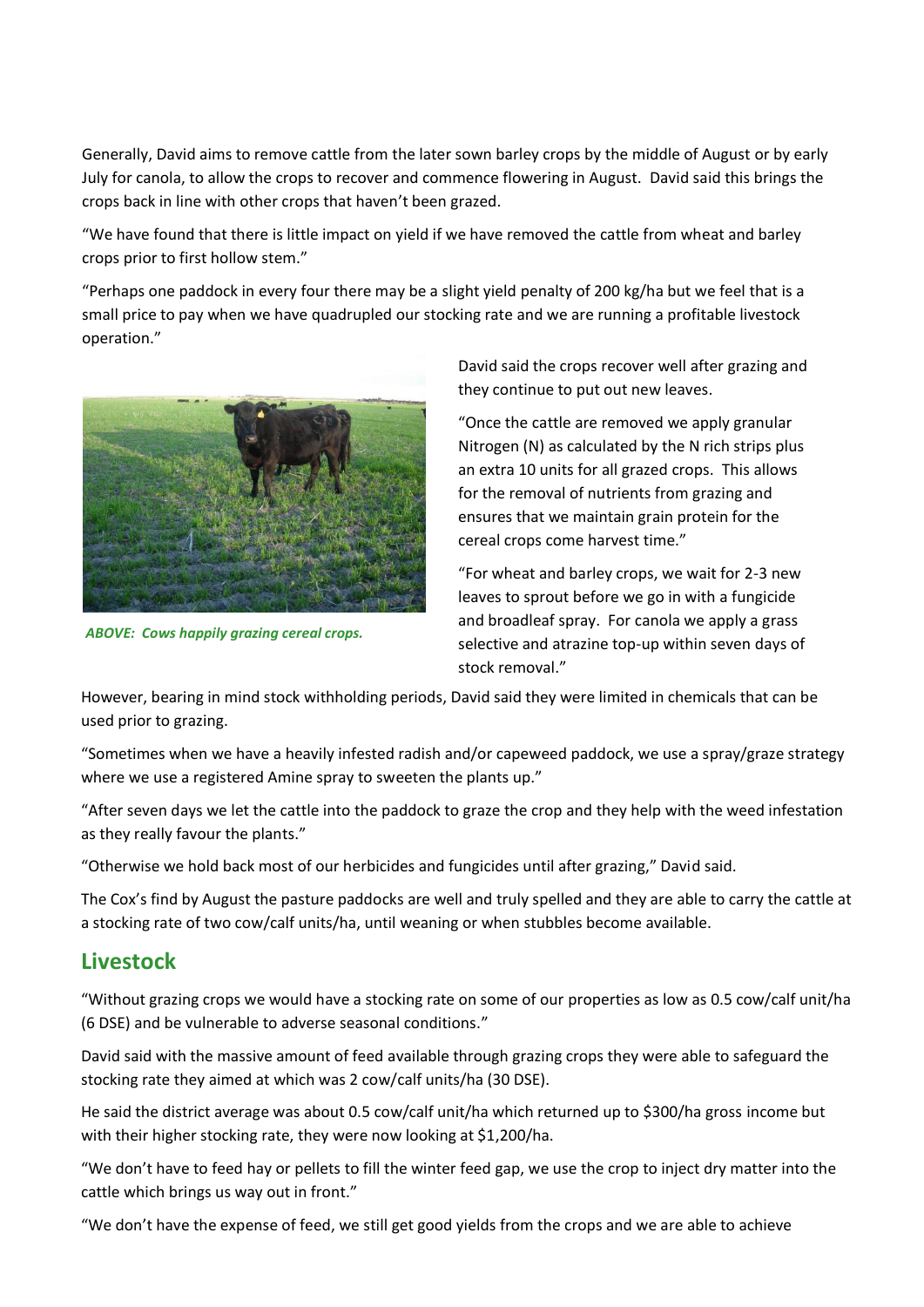excellent calving rates, milk production and conception rates."

"In 2010, the Esperance region had a dry autumn which translated to poor conception rates and light weaning weights across the district, however despite this, we managed a 95% conception rate.We attributed this to the cows calving in June and joining them on good quality pasture that had been given time to recover while stock grazed the crops," David said.

In 2010 the Cox's grazed 150 ha Baudin barley crop sown in late April, from the 1<sup>st</sup> of June, with 150 cows that calved over a six week period. They required no supplementary feeding and the cows removed 1 tonne DM/ha. They were moved to another barley paddock on the 20<sup>th</sup> of July where they remained until early August. From here they were put into a pasture paddock at a stocking rate of 2 cow/calve units/ha. The pasture was stripped grazed and the cattle removed 5 tonnes of DM through until December when the calves were weaned.

An example of 200 younger steers - the Cox's ran them at 1 steer / ha on stubble until an April sown barley crop was ready and continued to graze crops through until the  $10^{th}$  August 2011 when they were sent for slaughter. They achieved a live weight gain of 1.5 kg/head/day and dressed out at 300 kg with a live weight of 600kg.

David said this was literally a free lunch for these cattle as they had not been carried on pasture for more than 12 months.



*ABOVE: Grazed canola on left and ungrazed on the right.*

#### **Benefits**

Originally David set out to graze crops to fill the winter feed gap but along the way he has discovered numerous other benefits for both the cropping and cattle enterprise.

"In grazing barley crops, there is basic canopy management which can assist with aphid control and disease management, especially powdery mildew."

"Quite often we have found that we require one less fungicide spray for those barley crops that have been grazed."

"For canola, the removal of the canopy assists in weed control when you apply grass sprays and grazing also removes the bulk of the crop and lowers its height, which makes swathing and harvesting easier."

"With cereal crops we have found there is less straw at harvest which makes stubble management much